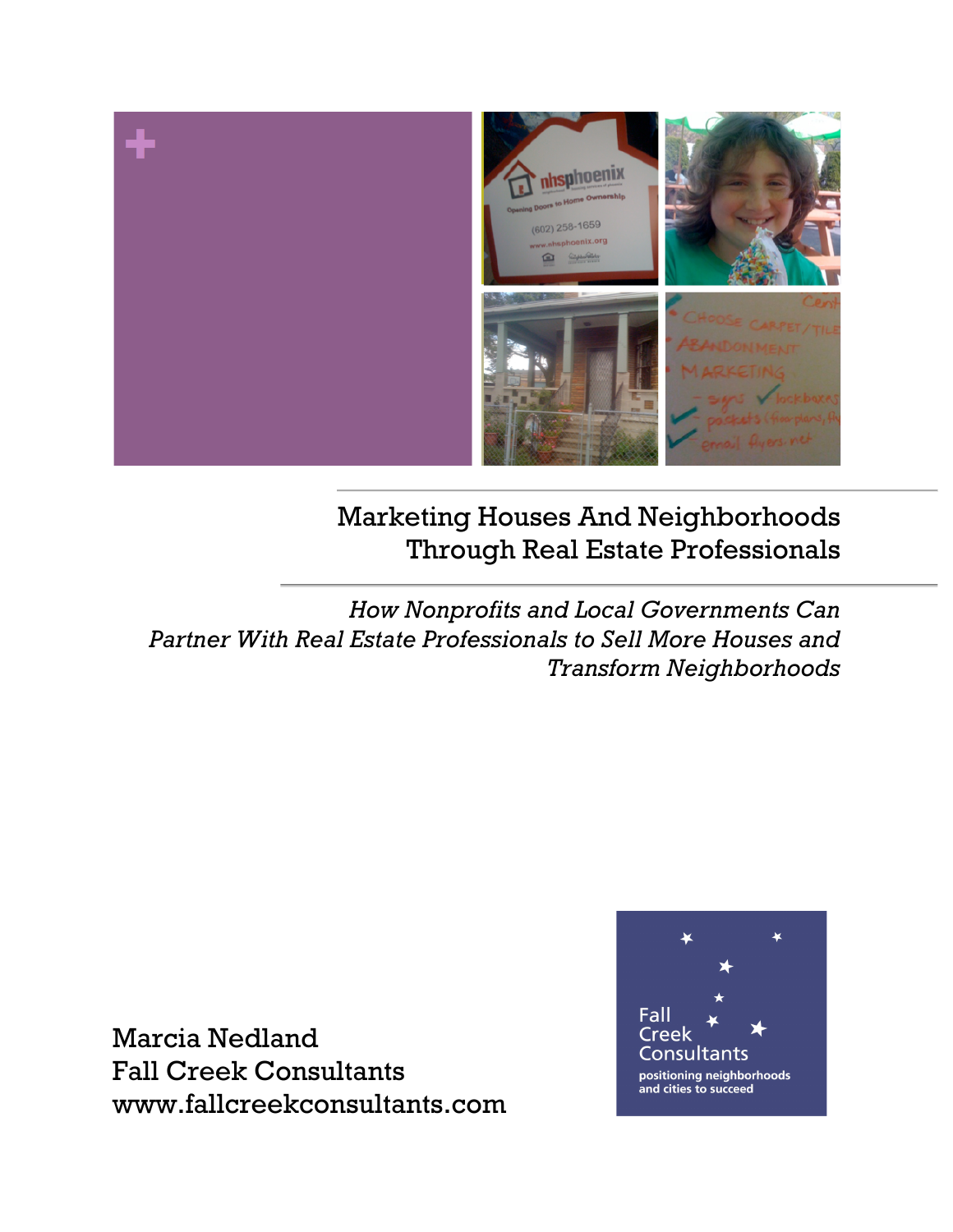## **Marketing Houses and Neighborhoods Through Real Estate Professionals**

*By Marcia Nedland, Fall Creek Consultants*

Real estate professionals offer an enormously important set of skills to the administration of neighborhood stabilization and affordable homeownership programs. For nonprofits and local government administering such programs, strong relationships with real estate agents can contribute significantly to increased production and neighborhood revitalization. For real estate brokers and agents, these relationships can generate more business in the short term, and an opportunity to change communities and improve real estate markets for the long term.

**Why should nonprofits and local governments work with real estate professionals?** 

If you are in the homeownership business, you need real estate professionals because they work with your potential customers. They are in a position to make valuable referrals to you for education, loans or homes you're trying to sell. The Multiple Listing Service (MLS) system that local associations of REALTORS manage is a critical place to list property you're selling  $$ it is where agents and buyers look for a home.

If you are in the neighborhood revitalization business, real estate agents are even more

critical. They can provide you with market insight and data that is hard to get any other way. They know what buyers are saying about properties and neighborhoods. It makes sense to support them in the work of selling properties in neighborhoods undergoing revitalization, whether you own the properties or not, whether you lend on the properties or not. Every neighborhood needs a healthy, thriving conventional real estate market to be successful.

One of the things real estate agents do very well is sell  $-$  homes, certainly, but also the things that come with that home like neighborhoods, homebuyer education, lenders and loan products. They can be an extension of your sales force if you develop a working relationship with them.

**Why should real estate** professionals work with **nonprofits and local governments on stabilization and affordable housing programs?**

With the federal Neighborhood Stabilization Program (NSP) alone, there is at least \$6 billion in investment disseminated around the nation to be used directly to reclaim foreclosed property, rehab it to a highquality standard, and find new responsible

Copyright 2010 Fall Creek Consultants. Reprint permission granted with attribution. www.fallcreekconsultants.com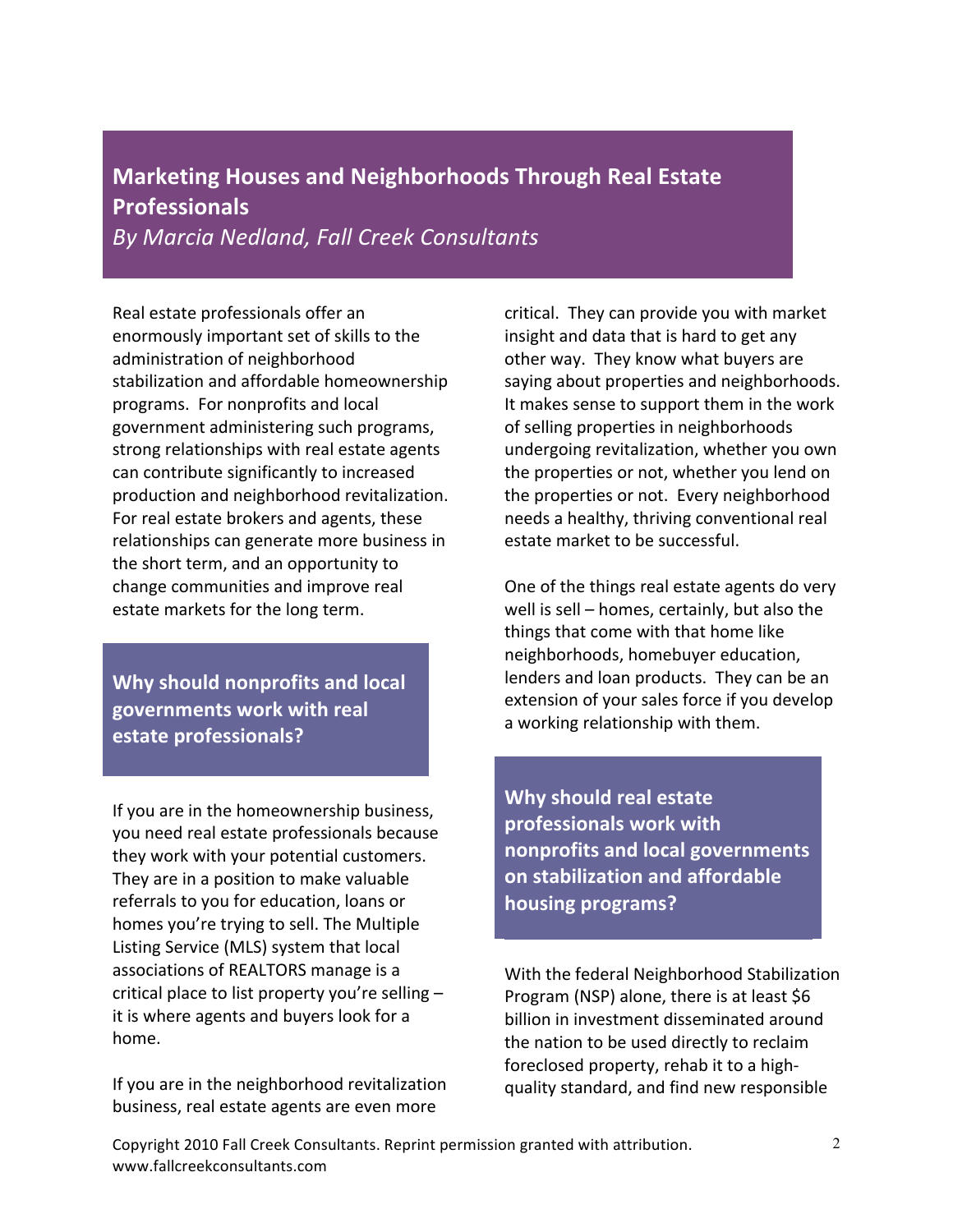owners for it. That \$6 billion also leverages much more investment from the first mortgages buyers will obtain. This is a huge piece of business for brokers and agents. While many banks and servicers have designated a single approved broker to list their property, all brokers and agents can bring buyers to these listings, to local NSP program listings, and to other homes in neighborhoods where NSP is working.

Beyond these transactions, real estate professionals can cultivate a city- or countywide presence in their communities by taking leadership as a partner to the nonprofits and local government implementing stabilization efforts. This partnership can effect real change in communities and local real estate markets.

**What do nonprofits and local** governments want in a real **estate agent?** 

Nonprofits and local government need to find brokers or agents who *like* working in the neighborhoods in which they have property – there will be a wide variety of neighborhoods targeted for an NSP program in any given community, but they will likely include some in-town neighborhoods with an urban lifestyle. These brokers and agents have to know the selling points of the neighborhoods and be effective at selling them. Brokers and agents also have to *enjoy* working with customers who may largely be first-time buyers of moderately priced homes.

Nonprofits and local governments can find these brokers and agents by looking at who is already selling in their neighborhoods or similar neighborhoods; by reaching out to local associations of REALTORS with presentations that describe the properties and customers they work with, so that those who are a good match can come forward; and by hosting an open house for agents and brokers in a few of their properties to see who shows up.

Nonprofits and local governments can also benefit from working with agents and brokers who can provide them with market data than can help shape programs and products. For instance, the National Association of REALTORS conducts extensive research every year on the habits and demographics of buyers and sellers, while MLS statistics offer insights on a more local scale.

## **What do real estate professionals want?**

In general, it's important for nonprofits and local governments to remember that agents work on commission. They make their living selling properties. So it only stands to reason that the faster they can close on a sale, the better off they are. Things that slow down sales or kill them altogether are buyers who aren't prepared and aren't qualified for a loan; complicated, timeconsuming financing, and properties that are difficult to sell. Whatever you can do to help them with this will make them want to send people your way.

Also remember that agents' commissions are based on a percentage of the sales price of the home. It takes just as much work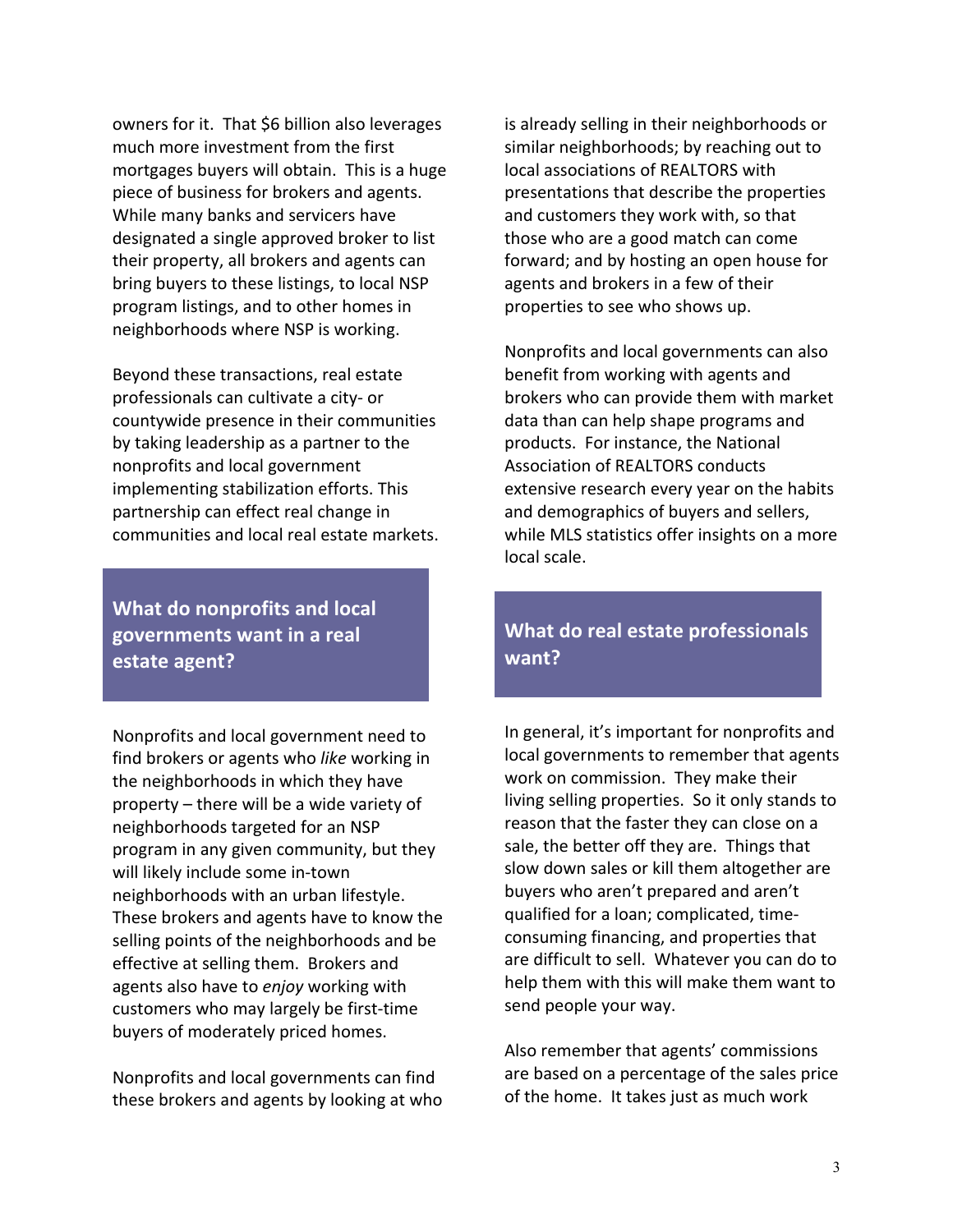(and sometimes more) for them to sell a \$50,000 house as it does to sell a \$200,000 house, but the commission is totally different. You may wish that they were motivated by something other than money, but it is really unfair to ask that altruism be the only motivation for someone whose livelihood depends on their sales.

On the other hand, there are agents who specialize in first-time buyers and in urban neighborhoods, historic neighborhoods, or other types of neighborhoods. They have learned how to make a good living by specializing in exactly the kind of sales that nonprofits and local governments most want to make.

**How can nonprofits and local governments help real estate**  agents sell their communities and **properties?**

In order to stabilize communities, all houses on the market need to sell to strong buyers, not only the ones that a nonprofit or local government owns - these strategies will support agents listing your property or other property in the neighborhoods you are working in.

- Brand your properties in order to draw attention to their high-quality rehab and affordable price. You can do this through a website, a physical feature on the home, and other related marketing.
- Sponsor a page in the local real estate journal that features all of the properties listed in your target area.

Charge a minimal fee to listing agents to have their property included.

- Sponsor a segment of the local cable television real estate listing show to feature listings in your area. If it is a hosted show, co-host with several of the listing agents and talk about the homes with them.
- Sponsor a neighborhood-wide open house tour, in which all listings in your area would be open on the same day, with special advertising and publicity generated by you on behalf of the listing agents. Get a story in the real estate section of the newspaper that publicizes the event, and gives a map with addresses so people can do self-guided tours. If you are citywide, do a citywide open house of all properties listed within an "affordable" price range for your  $city - or$  all NSP homes.
- Offer "Special Financing Available" signage for agents to post on their listings that will appeal to your customers.
- Call every agent with a listing in your area to make sure they know about the availability of any special financing the nonprofit or local government offers. Offer to prepare a financing sheet on their properties that lays out the down payment and monthly payments with your financing  $-$  it can be used in listing packets in the property.
- Work with the local Board of Realtors to develop a class for real estate agents on your organization, your customers, and your education and loan products that